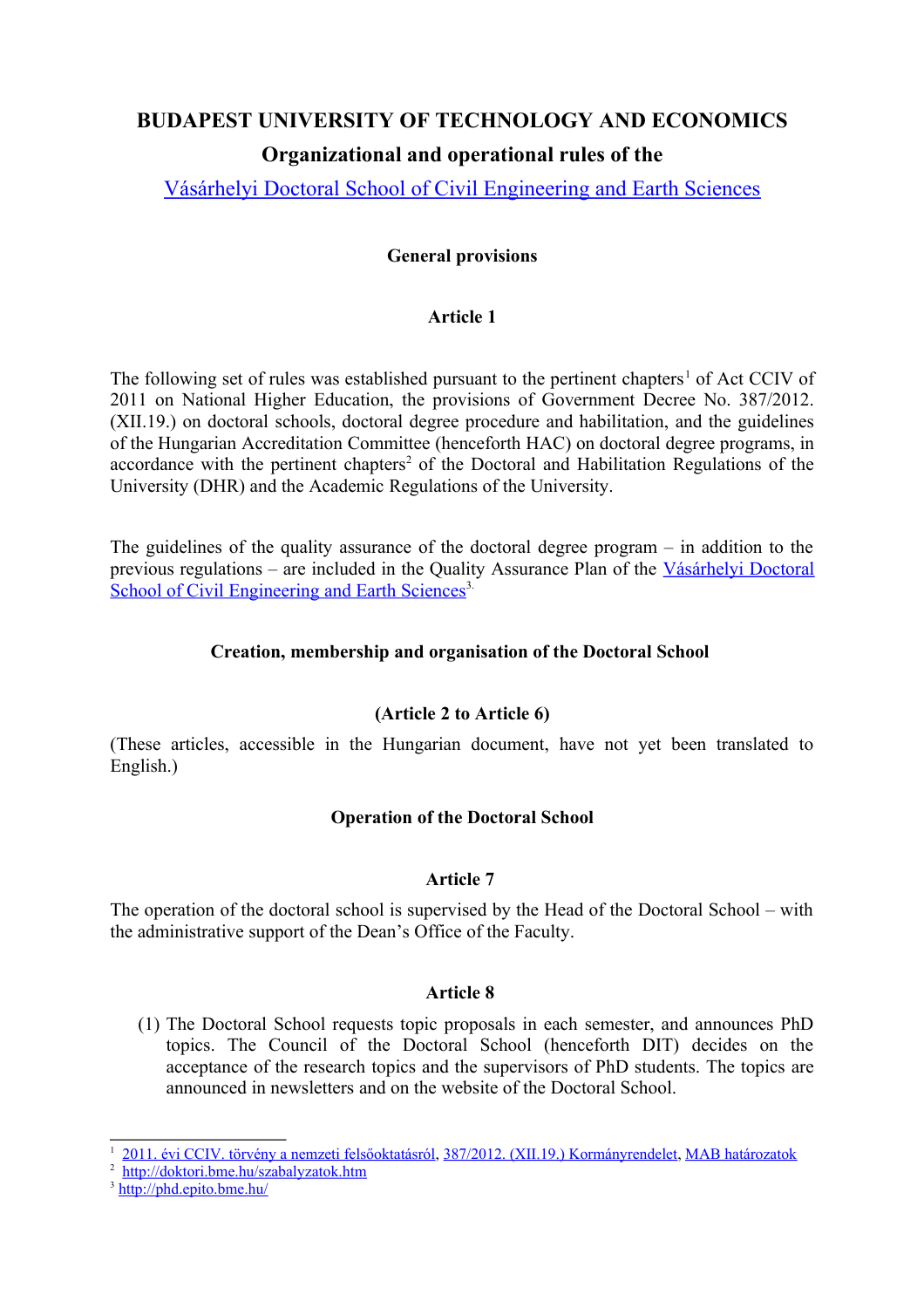- (2) Supervisors of the PhD students must have at least 2 years of professional experience after getting their doctoral degree. The maximum number of PhD students supervised at the same time by the same person is four. The DIT can give exemption from this rule only by the consent of the Habilitation Committee and Doctoral Council of the University (henceforth EHBDT).
- (3) Each PhD student has only one supervisor, who takes absolute responsibility in managing and supporting the student's academic studies, research work and the doctoral candidate's preparation for getting the doctoral degree. A dual supervision is only possible in case of studies carried out in international cooperation, or in case of an interdisciplinary research that was previously approved by the DIT and the EHBDT as an enlisted PhD research topic.
- (4) An authorized supervisor must have a full time position or be a Professor Emeritus at the University, or have a full time position at another institution which has a valid doctoral program cooperation agreement with the University. The DIT appoints an advisor to support the work of the external supervisor on behalf of the University and to monitor the professional progress of the student.
- (5) The DIT can change the PhD topic or the supervisor/advisor on their own request, on the request of the PhD student, or within the scope of authority of the DIT. The DIT consults the workplace superior of the topic supervisor before the final decision.

# **Article 9**

- (1) The admission exam for the topics announced in accordance with Article 8 is organized by the Dean's Office of the Faculty. The Admissions Board is appointed by the DIT.
- (2) A prerequisite of the admission exam procedure is an acceptance letter written by the supervisor and one written by the accepting organizational unit (the faculty or another institution). A formal requirement of admission is a degree graded at least good (4 in the Hungarian grading system, or C in the Erasmus grading system), and a certificate of English language competencies.
- (3) The Admissions Board gives a point between 0-100 expressing the proficiency of the candidate at the admission exam interview, the language competencies, and the previous professional and scientific activities. The professional competencies points express the expertise in the chosen topic among others. At least 60 points are required for the admission to the PhD program.
- (4) Based on the report of the Admissions Board, the DIT makes a proposal of admission to the Dean of the Faculty and a proposal for awarding a state-funded grant. The final decision of admission is made by the Dean of the Faculty.

### **Article 10**

- (1) When pursuing an individual doctorate, the doctoral degree procedure starts with a formal request and an approved application for the Complex Exam (Government Decree No. 387/2012 (XII.19) Article 12).
- (2) The prerequisite for the admission of individual doctoral candidates to the doctoral degree procedure is the formal accomplishment of the publication requirements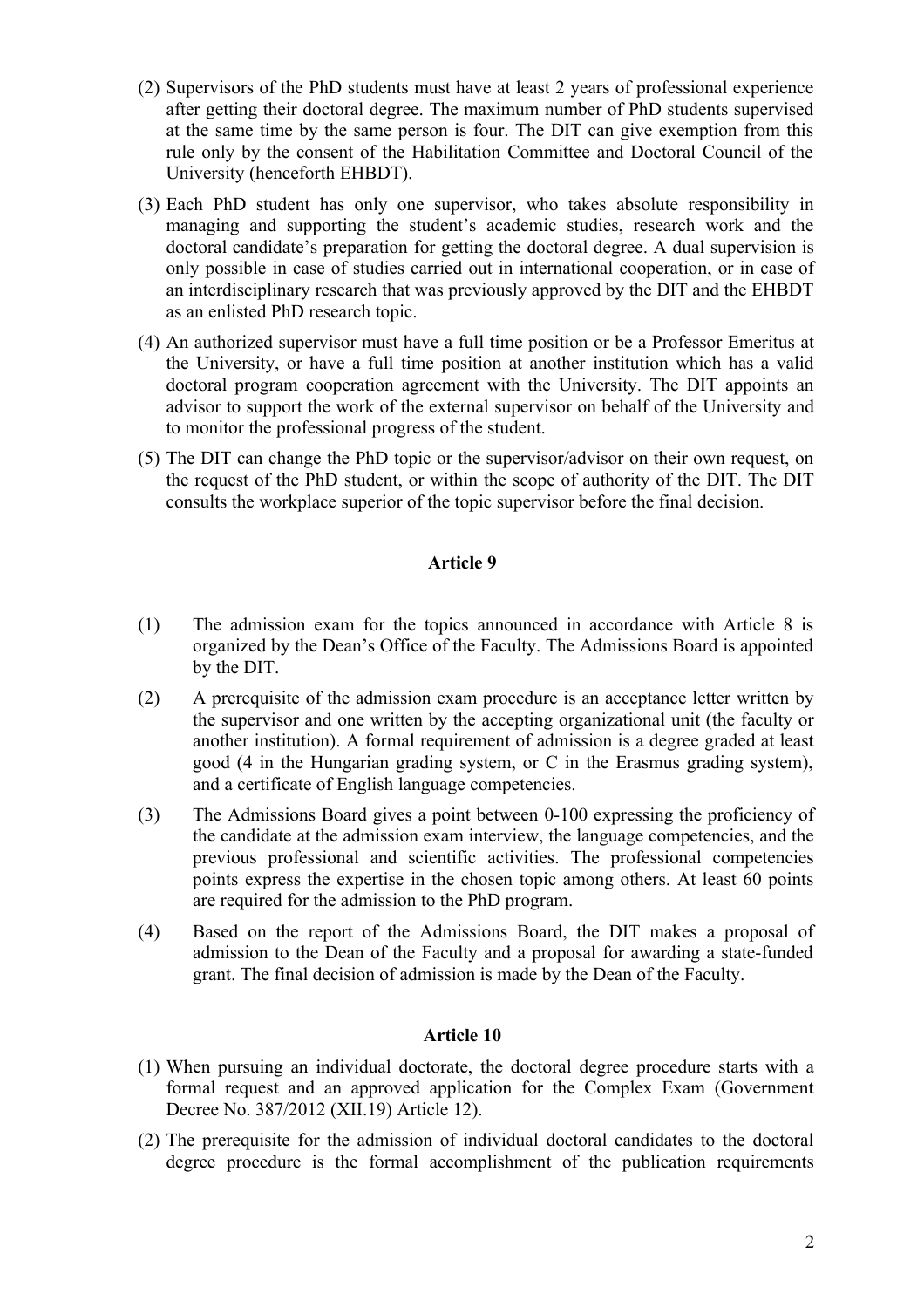(theses are not required when applying, thus content is not assessed, but the quantitative indicators should be met).

- (3) By admitting an individual doctoral candidate, the doctoral school recognizes the minimum credits required for taking the Complex Exam, with the possibility of recognizing further credits through formal request based on previously acquired knowledge and competencies.
- (4) The doctoral school appoints an advisor to the individual doctoral candidate.
- (5) The Complex Exam following the admission is part of the first semester of the dissertation period.

#### **Article 11**

- (1) Prior to each semester, the DIT accepts the list of proposed courses of the doctoral program and their lecturers. The accepted courses are to be announced on the website of the Doctoral School. "Directed teaching", worth a maximum of 36 credits, is part of the doctoral curriculum [according to AR Article 177 (4)].
- (2) Lecturers of the Doctoral School are those lecturers and researchers holding a PhD who are considered by the  $DIT - in accordance with the proposal of the head of the$ doctoral school – to be competent in providing training, research and supervision in the given academic period. A lecturer of the Doctoral School can be a full time employee of another national or foreign research centre, university, company or other institution which has a written cooperation agreement with the University for fulfilling the aims of the doctoral program.

#### **Article 12**

The registration system, administration and information requirements of the Doctoral School are provided by the Dean's Office of the Faculty of Civil Engineering, in accordance with the chapters of the Article 12 of the University DHR.

#### **Earning the doctoral degree**

#### **Article 13**

- (1) The degree procedure is conducted by the Habilitation Committee and Doctoral Council (henceforth HBDT) of the respective discipline. It is the university-level committee (EHBDT) that awards the doctorate based on the recommendation of the HBDT. The general requirements of the doctoral degree are regulated in detail by the University DHR.
- (2) A prerequisite of the PhD degree is a successful Complex Exam. The Complex Exam is described in detail in the academic plan of the Doctoral School.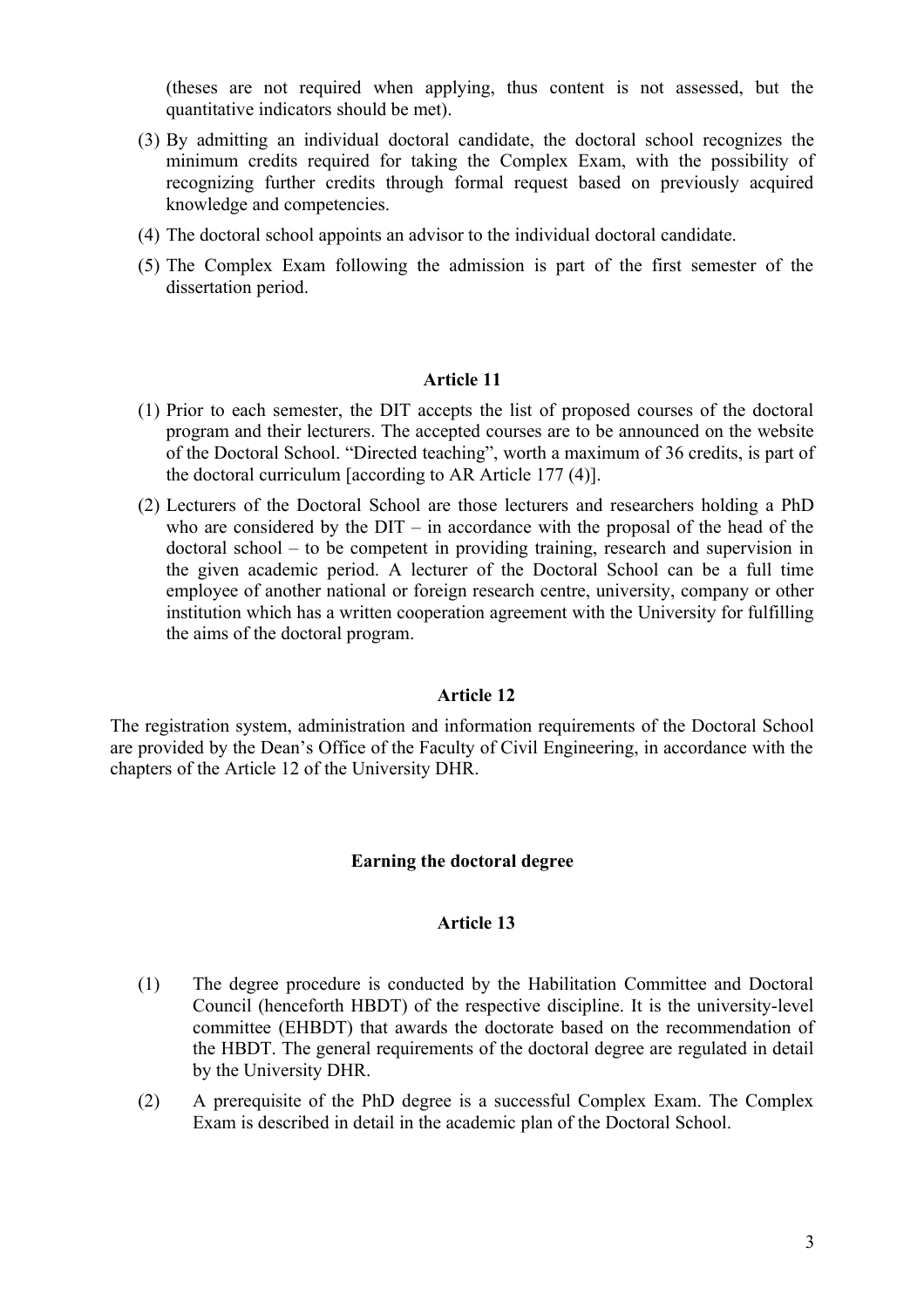- (3) Publications containing the candidate's research results should be assigned to the individual theses, and co-authors should renounce authorship in a written form specified by the Doctoral School.
- (4) As a prerequisite for obtaining the PhD, the publications assigned to the theses should fulfil the publication requirements of the doctoral school. The doctoral school revisits and, if necessary, modifies the criteria on a yearly basis. The current requirements are listed in Annex 1.
- (5) Within 2 years from any change in the requirements of the degree procedure, the doctoral candidate can decide whether the current or the previous set of rules is to be applied in their case.
- (6) Language competency prerequisites at the time of submitting the dissertation:
	- a) a certificate of at least an intermediate-level complex language examination in English
	- b) a certificate of at least an elementary-level complex language examination in a second language, or proving the equivalent language competency in a way recognized by the HBDT.
- (7) The list of prerequisites (in accordance with the regulations of HAC) is part of the Operation and organizational rules of the doctoral school, thus available in the www.doktori.hu database, or obtainable directly from the website of the doctoral school and the university.<sup>4</sup>

# **Amending provisions**

# **Article 14**

These regulations were discussed and accepted by the EHBDT on 23 Februar 2017. The regulations are effective immediately.

Budapest, 23 Februar 2017

László Kollár

head of the Vásárhelyi Doctoral School of Civil Engineering and Earth Sciences

Abbreviations used in this document:

- DHR Doctoral and Habilitation Regulations of BME
- DIT Council of the Doctoral School
- EHBDT University Habilitation Committee and Doctoral Council
- HAC Hungarian Accreditation Committee
- HBDT Habilitation Committee and Doctoral Council of the scientific branch (i.e. Civil Engineering and Earth Sciences)

Annex:

*1 – Publication prerequisites for obtaining a PhD degree*

<sup>&</sup>lt;sup>4</sup> http://doktori.bme.hu/doktori.htm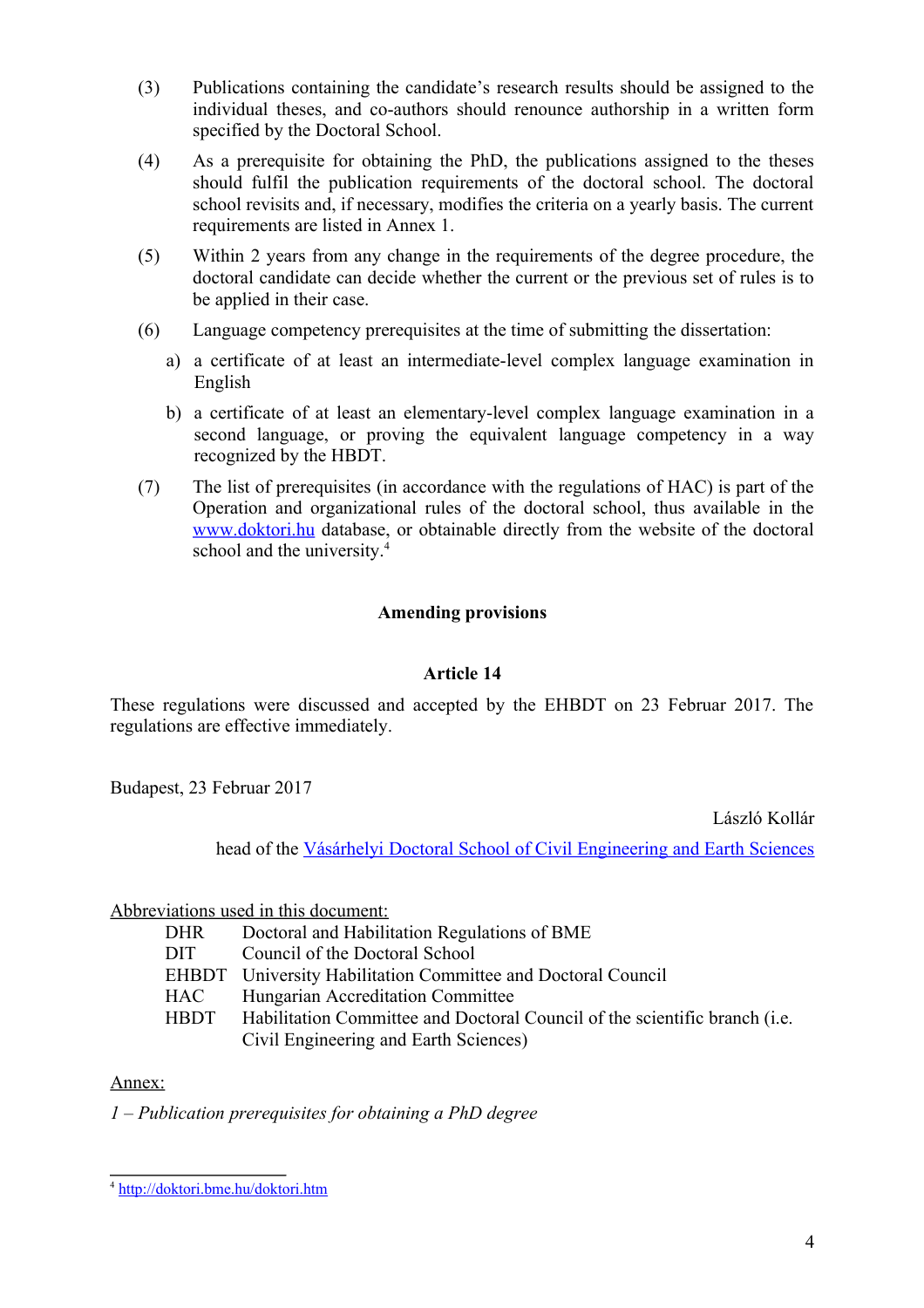# **Publication and language prerequisites for obtaining a PhD degree Habilitation Committee and Doctoral Council (HBDT) – Faculty of Civil Engineering Guidelines for evaluating publication scores and minimum requirements in PhD procedures January 2020**

This guide is intended for candidates, proponents and referees. It aims to provide

- guidance and self-monitoring for applicants: to check that the publication activity formally meets the minimum requirements,
- to provide guidance to applicants on how to check that the minimum requirements are met, and to provide
- some criteria for referees.

It is clear that *the formal fulfilment of the conditions does not guarantee either the initiation of the procedure or its successful completion. To make its decision, the HBDT examines the level of publication of new scientific results, as well as the candidate's contribution to the published results on their merits*. However, an evaluation score can also contribute to a complex evaluation usefully.

The data of the publications must be entered into the Hungarian Scientific Publications Database, MTMT. The list of publications should be prepared as specified in the "*Guidelines for Applicants for PhD Degrees and Habilitations to Provide Data on Publications*". On the list prepared according to these guidelines, the candidate specifies the scores derived using the table below, applying any % reductions, and indicates the total score at the end.

#### **Minimum requirements**

In the doctoral procedure the HBDT checks minimum requirements at two occasions:

- when the procedure is initiated.
- when receiving the submitted dissertation.

(Of course, if the applicant submits the dissertation when initiating the procedure, then the committee will examine the fulfillment of the requirements once.)

The minimum requirements have two objectives: on the one hand, candidates are given guidance on the minimum publication activity below which it is generally not worthwhile to initiate a doctoral procedure; on the other hand, it provides an indicative threshold level for the proponents below which they may not normally recommend the initiation of a doctoral procedure (Doctoral and Habilitation Procedures Section 18(5)). In addition to the quantity of the publications, their quality also plays a crucial role in the decision to award the degree.

Compliance with the minimum requirements is checked by the proponent (and, on the basis of the proposal, by the HBDT) based on the submitted documents.

If the minimum requirements are not met, the HBDT rejects the submitted application.

The minimum requirements in this form apply to publicly disclosed documents. An application containing partially or fully qualified data must be examined under a special procedure.

If an application is rejected due to non-compliance with the minimum requirements, the University will reimburse the difference between the full doctoral procedure fee and the handling fee. If the minimum requirements are met, the assessment is part of the procedure and there is no separate fee.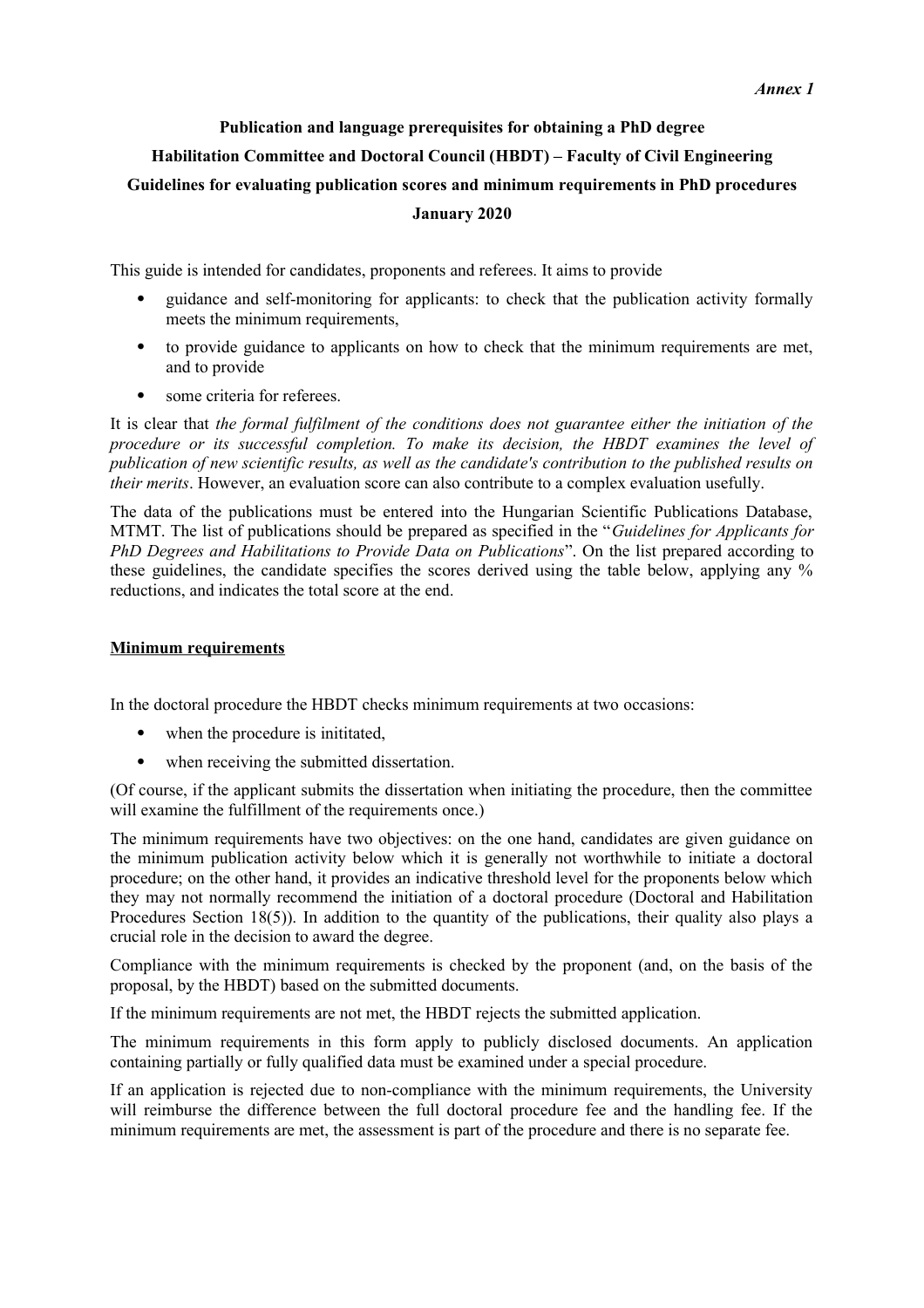#### **PhD minimum requirements for inititating the procedure and for candidates preparing individually for the comprehensive exam**

- minimum number of all publications: 4, of which
- at least 2 articles<sup>1</sup> published in peer-reviewed journals in a foreign language, of which
	- at least 1 with at least 50 % of authorship of the candidate,
	- at least 1 in a journal listed in the database of Web of Science or Scopus;
- at least 2 publications in a foreign language, with at least 50% authorship of the candidate,
- at least 1 publication in Hungarian (for Hungarian citizens),
- the minimum total score to be achieved: 12.

#### **PhD minimum requirements for submitting the dissertation**

The theses of the dissertation must indicate where the results were published by the candidate. At least one of the scientific publications related to the theses shall be listed in the Web of Science (these are usually journals with an impact factor).

#### **Points of the publications**

*The scores to be given for each publication (related to the field of the dissertation) are as follows:* 

| <b>Book</b>                                                                                                                | 8              |  |
|----------------------------------------------------------------------------------------------------------------------------|----------------|--|
| Book section, chapter                                                                                                      | 6              |  |
| Article in a serial volume <sup>2</sup>                                                                                    | 1              |  |
| Printed (or electronically <sup>3</sup> published) university lecture notes                                                | 3              |  |
| Journal articles (may be published only electronically)                                                                    |                |  |
| - Peer-reviewed                                                                                                            |                |  |
| - Published abroad in a foreign language                                                                                   | 6              |  |
| - Published in Hungary in a foreign language                                                                               | 4              |  |
| - In Hungarian                                                                                                             | $\overline{2}$ |  |
| - Non peer-reviewed                                                                                                        |                |  |
| - Published abroad in a foreign language                                                                                   | 3              |  |
| - Published in Hungary in a foreign language                                                                               | $\overline{2}$ |  |
| - In Hungarian                                                                                                             | 1              |  |
| Presentation in a foreign language, published in an international conference proceedings <sup>4</sup>                      |                |  |
| - Peer-reviewed                                                                                                            | 4              |  |
| - Non peer-reviewed                                                                                                        | 3              |  |
| Presentation in a foreign language, published in the proceedings of an event with local<br>participation <sup>4</sup><br>2 |                |  |
| Conference presentation in a Hungarian publication <sup>4</sup>                                                            | 1              |  |
|                                                                                                                            |                |  |

<sup>1</sup> These are full papers, so correspondence, short paper, discussion etc. is not recognised here. Department publications neither.

3 Electronic lecture notes are eligible only if the candidate attaches the supporting statement of the Educational and Scientific Committees of the Faculty.

The volume must have an ISBN or ISSN number.

At least 4 pages long, can be on CD also.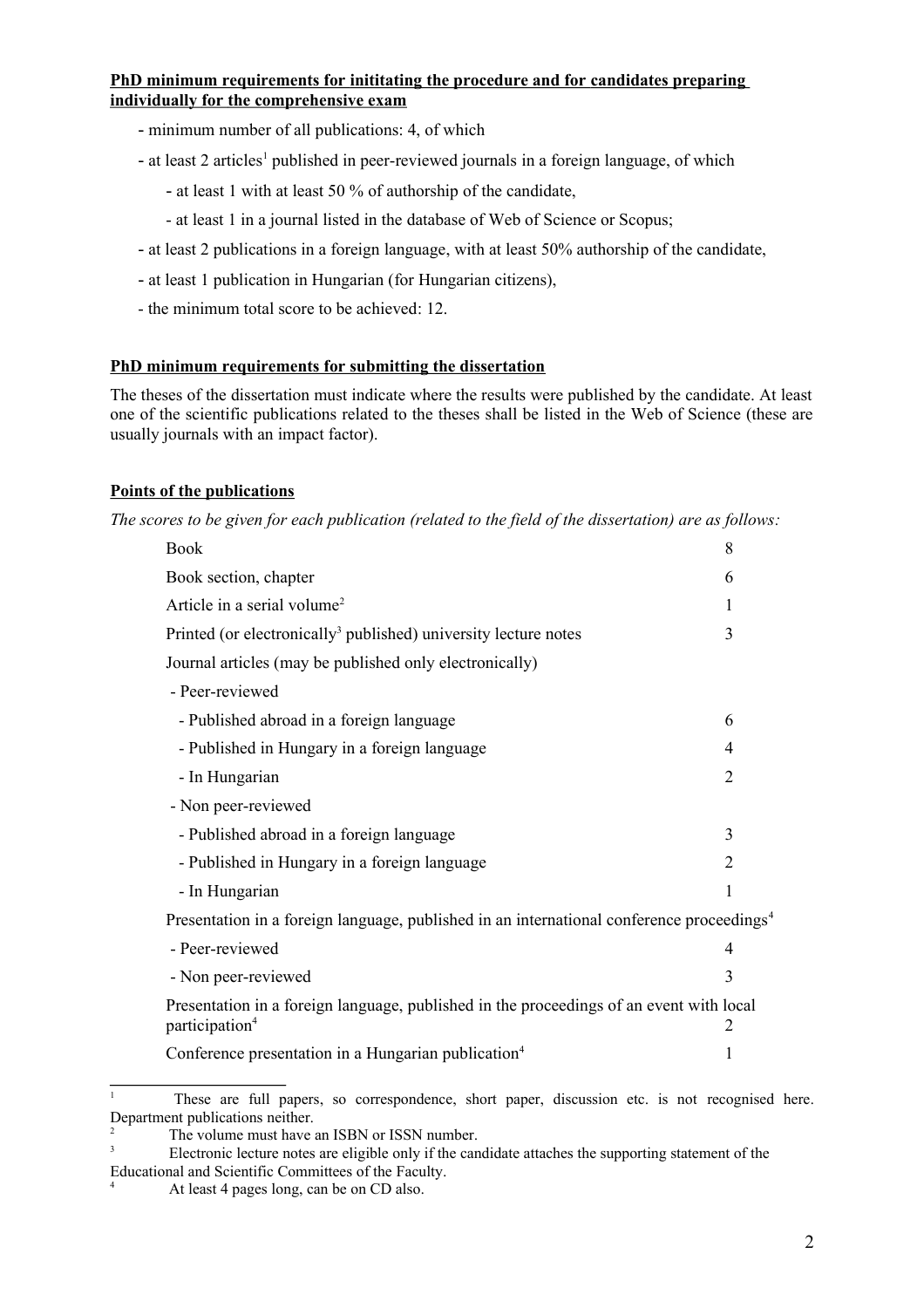| Foreign patent                                          |  |
|---------------------------------------------------------|--|
| Hungarian patent                                        |  |
| Review (printed evaluation of another author's writing) |  |

*Domestic co-authors* may declare in a separate letter the percentage of joint articles that can be considered their own work. From the candidate's point of view, each score is multiplied by their own percentage. In this calculation, the supervisor of the doctoral student is automatically excluded from the co-authors. For example, for two-author articles shared with the supervisor, the candidate receives 100% of the score. If the co-authors do not give a declaration for any reason, or if the total percentage of co-authors given exceeds 100%, then the corresponding scores will be divided by the number of authors.

If the *co-authors' statement contradicts* an earlier statement, the HBDT is obliged to initiate an investigation and to inform the BME Habilitation Committee and Doctoral Council (EHBDT) upon discovery.

If the editor declares in writing that an article that has not yet been published has been accepted, but a minor revision is requested, then the basis is 50% of the peer-reviewed score. If the editor declares that the article will be published in unchanged form, then the basis is the full score above.

The diploma project, as a compulsory work, cannot be accounted for. A lecture given at the doctoral student symposium of the BME can only be accounted for if its full text has been published in a publication available in a library.

#### **Language proficiency requirements**

1. At least an upper-intermediate knowledge of English.

 a) Proof of language proficiency requires at least a B2 level complex (oral and written) staterecognized language certificate or equivalent.

 b) The TOEFL language test is considered equivalent if the result is at least 500 points (paperbased), 180 points (computer-based) or 66 points (internet-based); and the IELTS language test if the result is at least 5.0 points.

2. At least a basic knowledge of a second language in which the discipline is taught, other than English, and other than the candidate's mother tongue.

a) For this second language, language proficiency may be demonstrated in the following ways:

- aa) At least level B1 with a complex (oral and written) state-recognized language examination or equivalent.
- ab) With a certificate of professional or linguistic activity in the given language, which includes the completion or teaching of a subject taught in a higher education institution, a professional lecture at an event, or the completion of at least two semesters of a course taught at the BME Centre of Modern Languages.
- ac) Evidence of completion of at least two semesters of language courses taught at another higher education institution, if approved by HBDT upon request.

HBDT examines the fulfilment of language proficiency requirements upon receiving the submitted dissertation.

Comments:

To equivalence with a language test certificate is governed by the Government Decree No. 137/2008  $(V. 16.)<sup>5</sup>$ . According to the decree, the following documents pertaining to a given language are equivalent to at least an upper-intermediate language certificate:

<sup>&</sup>lt;sup>5</sup> https://nyak.oh.gov.hu/doc/jogszab/137-2008\_EN.pdf.